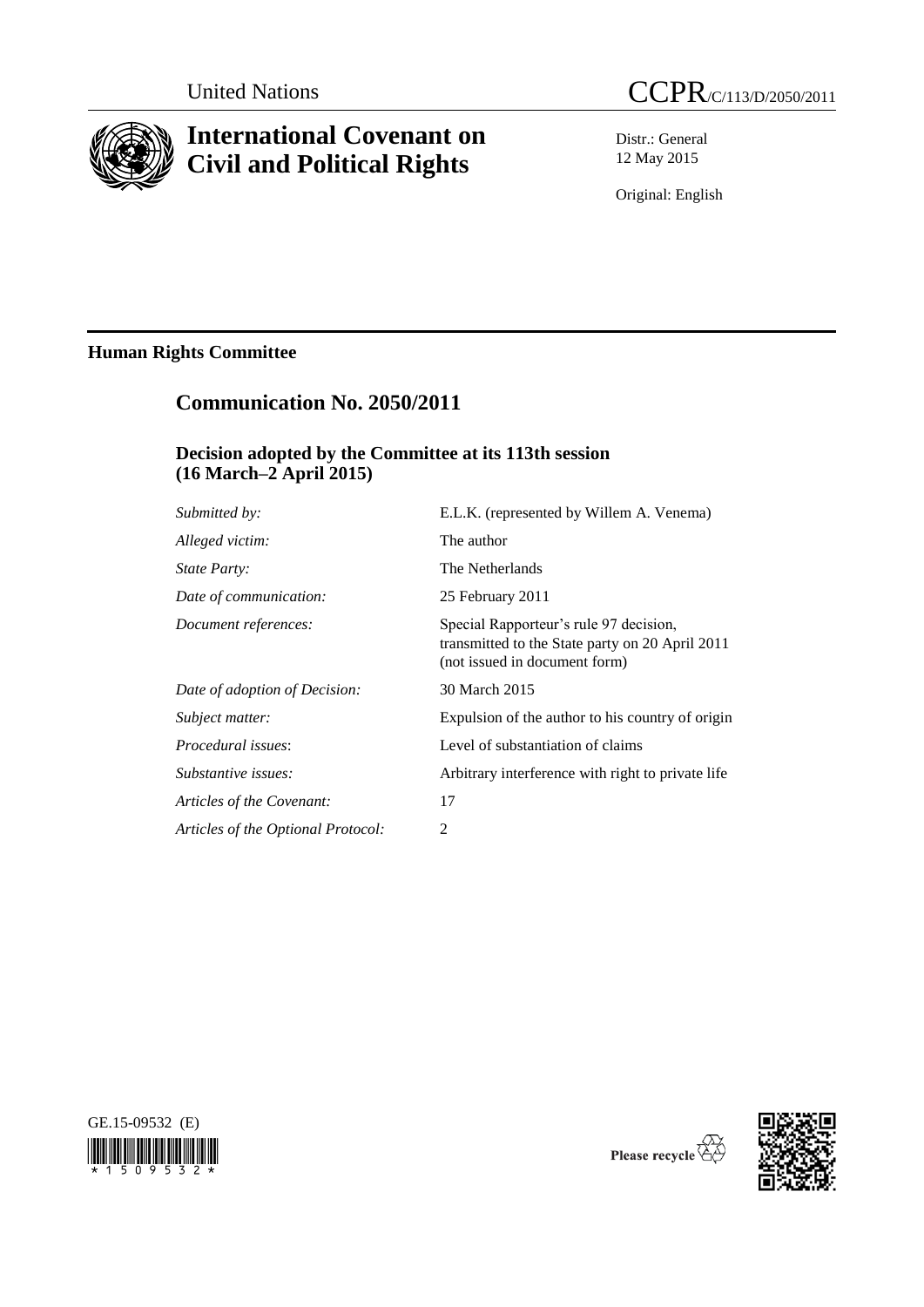## **Annex**

# **Decision of the Human Rights Committee under the Optional Protocol to the International Covenant on Civil and Political Rights (113th session)**

concerning

# **Communication No. 2050/2011**\*

| Submitted by:          | E.L.K. (represented by Willem A. Venema) |
|------------------------|------------------------------------------|
| Alleged victim:        | The author                               |
| <i>State Party:</i>    | The Netherlands                          |
| Date of communication: | 25 February 2011                         |

*The Human Rights Committee*, established under article 28 of the International Covenant on Civil and Political Rights,

*Meeting on* 30 March 2015,

*Having concluded* its consideration of communication No. 2050/2011, submitted to the Human Rights Committee by E.L.K. under the Optional Protocol to the International Covenant on Civil and Political Rights,

*Having taken into account* all written information made available to it by the author of the communication and the State party,

*Adopts the following*:

### **Decision on admissibility**

1. The author of the communication is E.L.K., a national of Angola, allegedly born on 20 May 1985. <sup>1</sup> He claims to be a victim of a violation by the Netherlands of his rights under article 17 of the Covenant. He is represented by counsel.

### **Factual background**

2.1 The author used to live in Angola. He arrived in the State party on 6 July 2001. On 17 July 2001, he filed an application for asylum. On 22 July 2001, the Immigration and Naturalisation Service (*Immigratie- en Naturalisatiedienst-IND*) rejected the author's application. On 8 August 2001, the District Court of The Hague (the District Court) declared the author's appeal founded and quashed the Immigration and Naturalisation

<sup>\*</sup> The following members of the Committee participated in the examination of the present communication: Yadh Ben Achour, Lazhari Bouzid, Sarah Cleveland, Olivier de Frouville, Yuji Iwasawa, Ivana Jelić, Duncan Laki Muhumuza, Photini Pazartzis, Mauro Politi, Sir Nigel Rodley, Víctor Manuel Rodríguez-Rescia, Fabián Omar Salvioli, Dheerujlall Seetulsingh, Anja Seibert-Fohr, Yuval Shany, Konstantine Vardzelashvili and Margo Waterval.

<sup>1</sup> The Committee notes the State party's observations that the author's age indicated in his communication is not correct and that he was assigned as date of birth 1 January 1981 (see para. 4.4 below).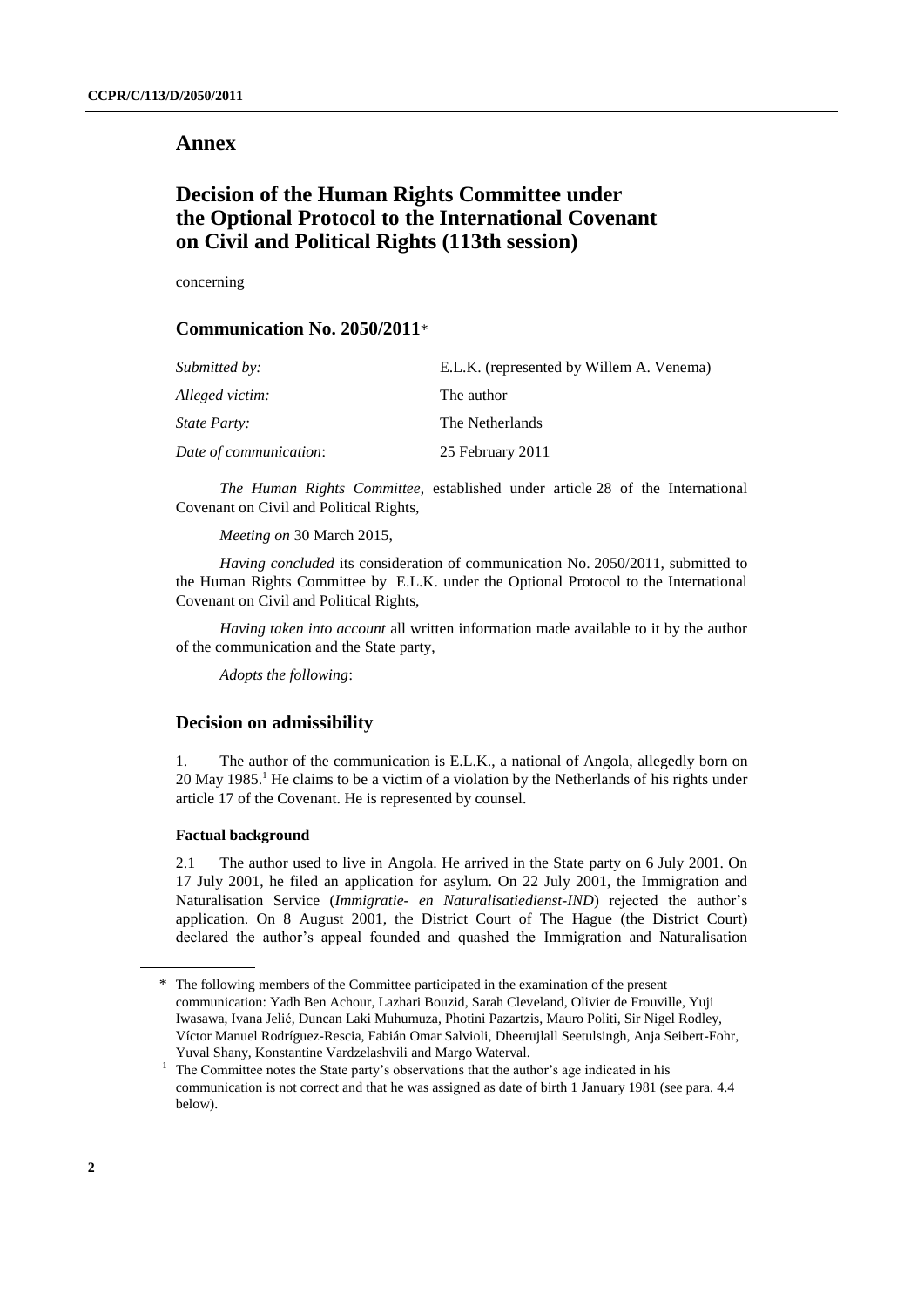Service decision of 22 July 2001. Subsequently his application for asylum was again rejected by the immigration authorities, twice overturned by the District Court and withdrawn by the Immigration and Naturalisation Service. On 4 January 2007, the Immigration and Naturalisation Service rejected his asylum request for the fifth time and on 19 July 2007 the District Court dismissed the author's appeal. On 5 September 2007, the Administrative Jurisdiction Division of the Council of State (*Afdeling bestuursrechtspraak van de raad van State* – AJD) upheld the District Court's decision.

2.2 On 6 or 12 March 2008, the author submitted a request to the Immigration and Naturalisation Service for a temporary regular residence permit with a restriction "subject to the discretion of the State Secretary". He alleged that the proceedings that considered his original request for asylum had lasted six years; that the delay was attributable to the State party; and that the length of the proceedings had enabled him to develop personal and social ties in the country. During that period, he had done a year of studies in electrical engineering at the Drenthe College; joined the Jehovah's Witnesses church, where he worked; become a member of the Bargeres football club; and formed a group of friends. He claimed that he had thereby established a private life in the State party, and that in order to respect his right to a private life, he should be granted a residence permit.

2.3 On 13 March 2008, the Immigration and Naturalisation Service rejected the author's application for a residence permit pursuant to section 16 (1), of the Aliens Act since he did not hold a provisional residence permit (MVV) as required for an application for a residence permit (also known as the "MVV requirement"). It also stated that he did not qualify under any of the exceptions established by section 17 of the Act and article 3.71 of the Aliens Decree; that the so-called "hardship clause" in article 3.71 (4) was not applicable since there was no evidence that the application of the MVV requirement would give rise to an exceptional case of unfairness; and that the length of his residence in the State party and his alleged integration into Netherlands society did not exempt him from that requirement. Moreover, it was his own choice to stay in the State party without having a valid residence permit and to submit a new application for a residence permit under section 14 of the Act after his asylum request had been rejected. Finally, it stated that the refusal of a residence permit did not violate the author's right to a private and family life. The Immigration and Naturalisation Service ordered the author to immediately leave the State party as he was no longer a lawful resident.

2.4 On 13 and 31 March 2008, the author submitted an objection to the Immigration and Naturalisation Service. He claimed that the decision of 13 March 2008 was arbitrary and violated his right to private life as established in article 8 of the European Convention on Human Rights; and that the application of the MVV requirement in practice amounted to discrimination on grounds of nationality and financial resources, in violation of articles 2 and 26 of the Covenant, since aliens from certain countries—not including Angola—could be permitted to reside in the State party provided they were in possession of a residence permit, without meeting the MVV requirement. He also reiterated his arguments concerning the ties developed in the State party and argued that he no longer had any ties with family or friends in Angola. In view of the above, he requested that he be treated in accordance with the treatment of aliens as provided for in article 3.52 of the Aliens Decree.

2.5 On 15 August 2008, the author's objection was rejected by the Immigration and Naturalisation Service pursuant to section 16 (1) of the Act. It stated that the refusal of his residence permit request did not constitute a violation of his right to a private and family life as enshrined in article 8 of the European Convention on Human Rights, and that the exceptions to the MVV requirement were not a violation of articles 2 and 26 of the Covenant, since they sought to protect the State party's economic order, which was a reasonable and objective justification. It pointed out, inter alia, that the mere fact that the author had developed ties and built a life in the State party during the period in which his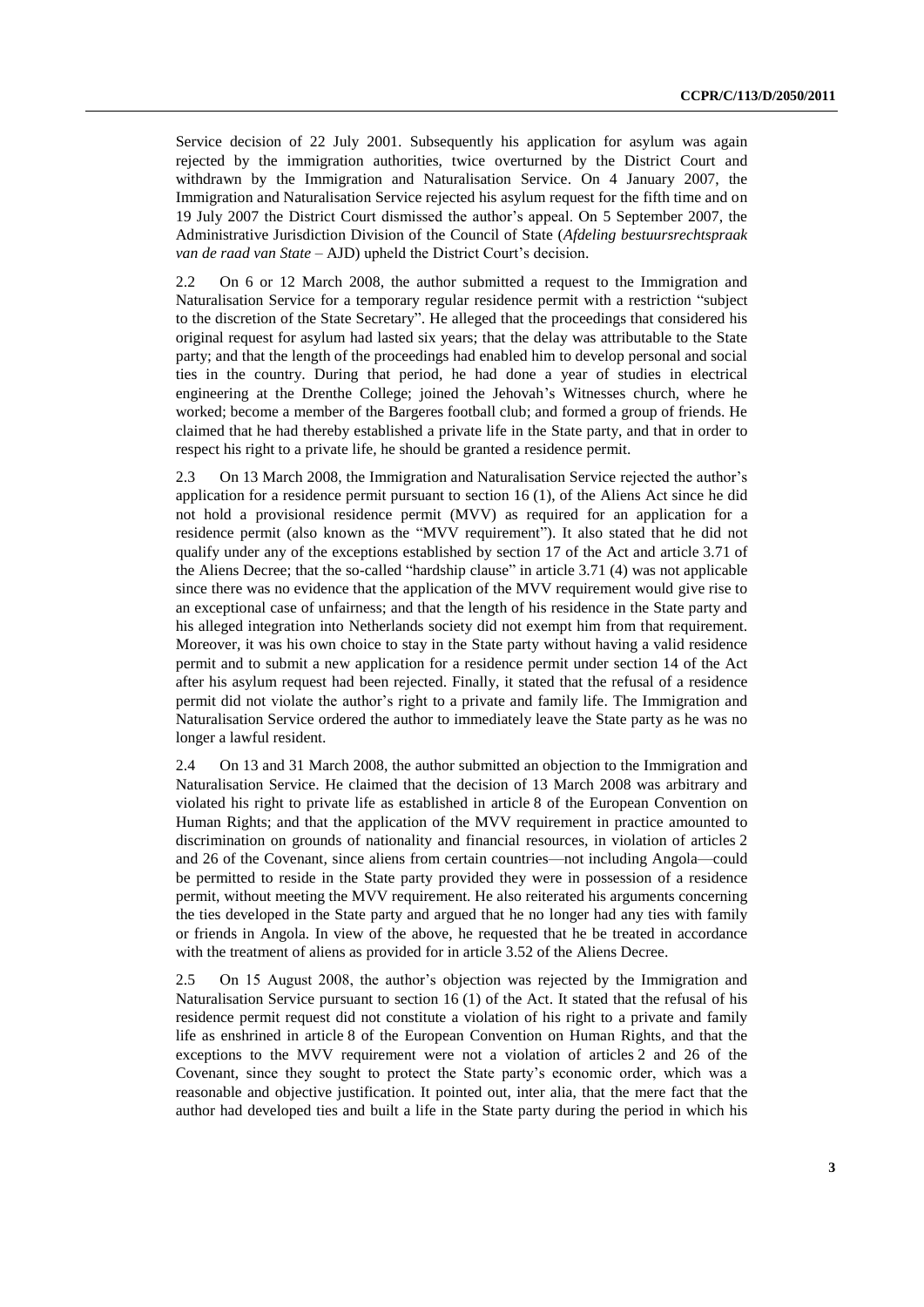asylum request was being examined did not of itself exempt him from the MVV requirement; that he had lived most of his life in Angola; and that he had never been entitled to residence in the State party. As to his contention that he had integrated into Netherlands society, the Immigration and Naturalisation Service noted that in 2004 he had been found guilty of handling stolen property under article 46 (1) of the Criminal Code and that in 2006 he had been in breach of article 30 (4) of the Motor Insurance Liability Act. Accordingly, the Immigration and Naturalisation Service stated that the author was no longer lawfully resident in the State party and ordered him to leave the country within 28 days.

2.6 On 11 September 2008, the author lodged an appeal for judicial review against that decision before the District Court. He reiterated that the denial of his request for a residence permit was arbitrary and violated his right to private and family life, and that the exemption from the MVV requirement for aliens who had the nationality of one of the countries designated by the Minister for Foreign Affairs created an unjustified distinction on the basis of nationality and financial resources, in breach of articles 2 and 26 of the Covenant.

2.7 By decision of 8 January 2009, in an interlocutory proceeding, the District Court declared the application for judicial review partly founded and quashed the contested decision of 15 August 2008 on procedural grounds, while maintaining its legal consequences. The District Court found that the appealed decision omitted to examine one aspect of the author's allegation of a breach of article 26 of the Covenant. However, after considering all his allegations, it concluded that the MVV requirement and the exceptions established in section 17 (1) of the Act, did not constitute a violation of article 8 of the European Convention on Human Rights, or articles 2 and 26 of the Covenant. Accordingly, it confirmed the legal consequences of the decision of the Immigration and Naturalisation Service of 15 August 2008.

2.8 On 5 February 2009, the author appealed against the decision to the Administrative Jurisdiction Division of the Council of State. He held that the District Court had failed to sufficiently substantiate its decision and challenged its findings, inter alia, with regard to the reasonableness and objectivity of the MVV requirement and the exception set out in section 17 (1) (a) of the Act. He reiterated that they had violated articles 2 and 26 of the Covenant. Furthermore, he pointed out that the exemption to the MVV requirement was discriminatory on the grounds of nationality and financial resources, since the Court itself accepted that its purpose was to protect the State party's economic order. He also maintained that the District Court had limited its examination of the violation of his right to family and private life by stating in general that the MVV requirement did not constitute a breach of that right, without assessing whether his deportation would constitute arbitrary interference with his private life. On 15 June 2009, the Administrative Jurisdiction Division dismissed the author's appeal.

2.9 On 14 December 2009, the author lodged an application before the European Court of Human Rights. By decision of 1 June 2010, his application was declared inadmissible by the Court, since it had not been submitted to it within the prescribed time limit.

### **The complaint**

3.1 The author claims that he has developed personal and social ties in the State party and that his return to his country of origin by the State party would constitute a violation of his rights under article 17 of the Covenant.

3.2 He claims that he lived in the State party for six years awaiting a final decision concerning his asylum request, and that the length of the procedure is attributable to the State party. During that period, he developed personal and social ties. Notably, he studied at Drenthe College until 2005, became a member of a football club, joined the Jehovah's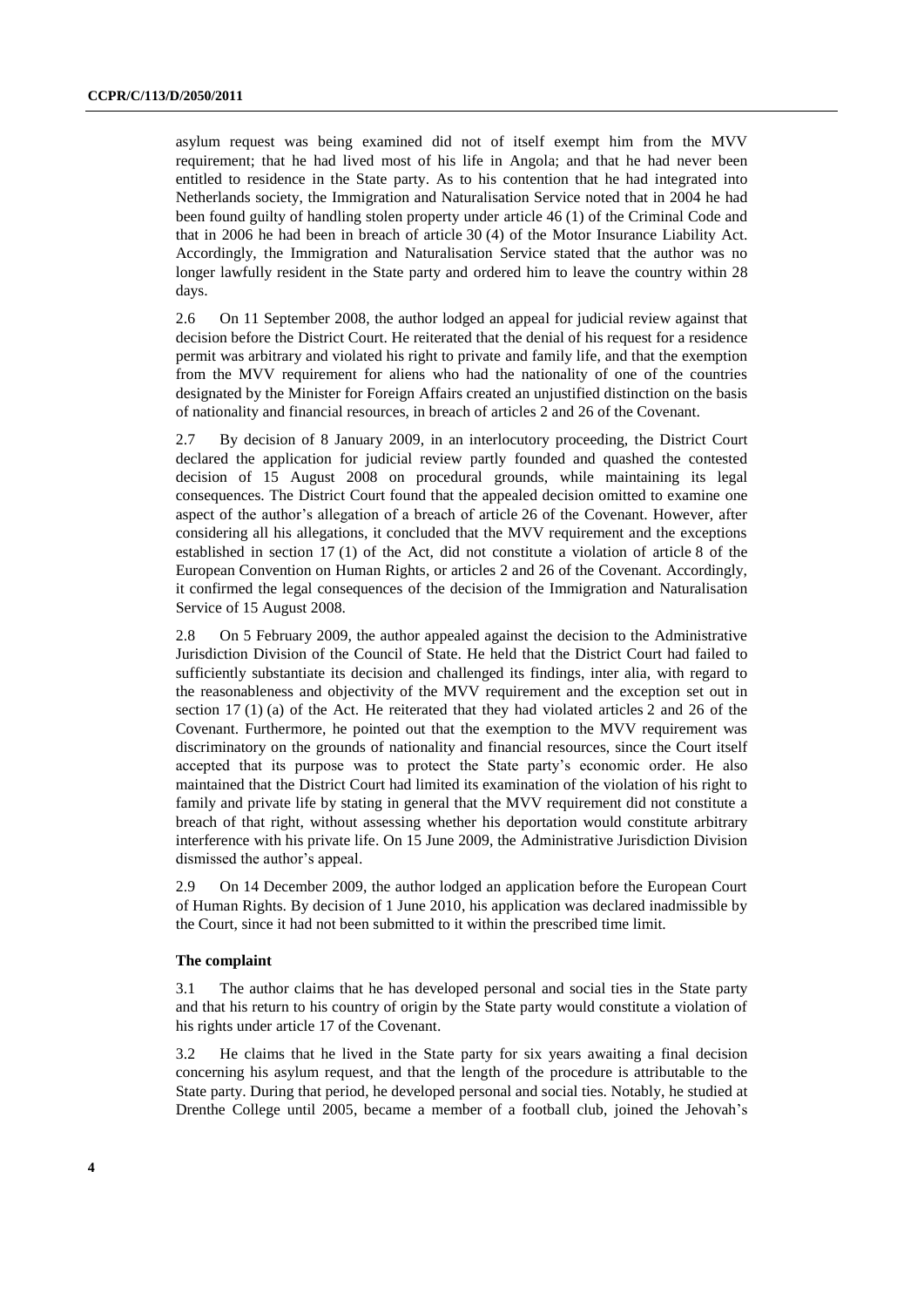Witnesses church, and formed a group of friends. In view of the above, he claimed that he should be entitled to a residence permit and that his removal from the State party would constitute arbitrary interference with his rights as enshrined in article 17 of the Covenant.

### **State party's observations on admissibility and merits**

4.1 By a note verbale of 28 November 2011, the State party submitted its observations on admissibility and merits.

4.2 The State party informs the Committee that the admission, residence and expulsion of aliens are regulated by the Aliens Act 2000, the Aliens Decree 2000, the Regulation on Aliens 2000 and the Aliens Act 2000 Implementation Guidelines. The State party carries out a restrictive admission policy and aliens are eligible for admission only on the basis of the criteria established by section 13 of the Act; on the basis of obligations under international law; if the alien's presence is of essential interest for the Netherlands; or for compelling reasons of a humanitarian nature. No admission can be derived from illegal residence in the State party's territory, that is, residence without a residence permit.

4.3 A request for a residence permit will be rejected in accordance with section 16 1 (a) of the Act and article 3.71 of the Aliens Decree, if the alien does not possess a valid provisional residence permit (MVV) for the same purpose as that for which the residence permit was requested. Under the system established by the Act and the Aliens Decree, the MVV requirement applies only to an application for an initial residence permit. An application that must reasonably be seen as an application for continued residence will not be rejected because the applicant does not possess a valid MVV. Article 3.71 (2), opening words and (l), of the Aliens Decree exempts from this requirement aliens whose expulsion would conflict with article 8 of the European Convention on Human Rights. When assessing a request, the authorities take into account the nature and strength of the social ties made in the State party, the length of the alien's stay and the level of uncertainty as to his or her residence status. In addition, article 3.71 (4) of the Aliens Decree contains a socalled "hardship clause" that allows for exemptions from the MVV requirement if its application in a particular case may result in an exceptional case of unfairness.

4.4 As to the facts of the communication, the State party notes that the author's age as indicated in his communication is not correct; that an age analysis, carried out in the course of the asylum proceedings, revealed that he was born prior to the date stated; and that he was assigned 1 January 1981 as his date of birth. On 4 January 2006, the author acknowledged the outcome of the age analysis. In the District Court's judgment of 19 July 2007, the Court established that the author's age was no longer in dispute and that he was over 20 years of age when he submitted his asylum application.

4.5 With regard to the length of the asylum procedure, the State party maintained that, although it was not expeditious, the author's request for asylum had been examined in depth and that effective legal protection had been provided. During the procedure, it was established that the author's account and reasons for seeking asylum were implausible. He had failed to submit any documents, given an incorrect date of birth, and provided very vague and general statements about his reasons for fleeing Angola.

4.6 The State party maintains that the ties that an alien builds up in the State party do not necessarily mean that he will ultimately be entitled to residence or that his right to a private life would be violated if he were deported. In the author's case, he had been living for more than six years in the Netherlands when he submitted his request for a regular residence permit. However, he failed to show that he had close ties with the country. According to the State party, he did not further substantiate his claim to have joined the Jehovah's Witnesses church, for instance, by providing information on the role this belief plays in his life and the form it takes. Nor did he give further information regarding his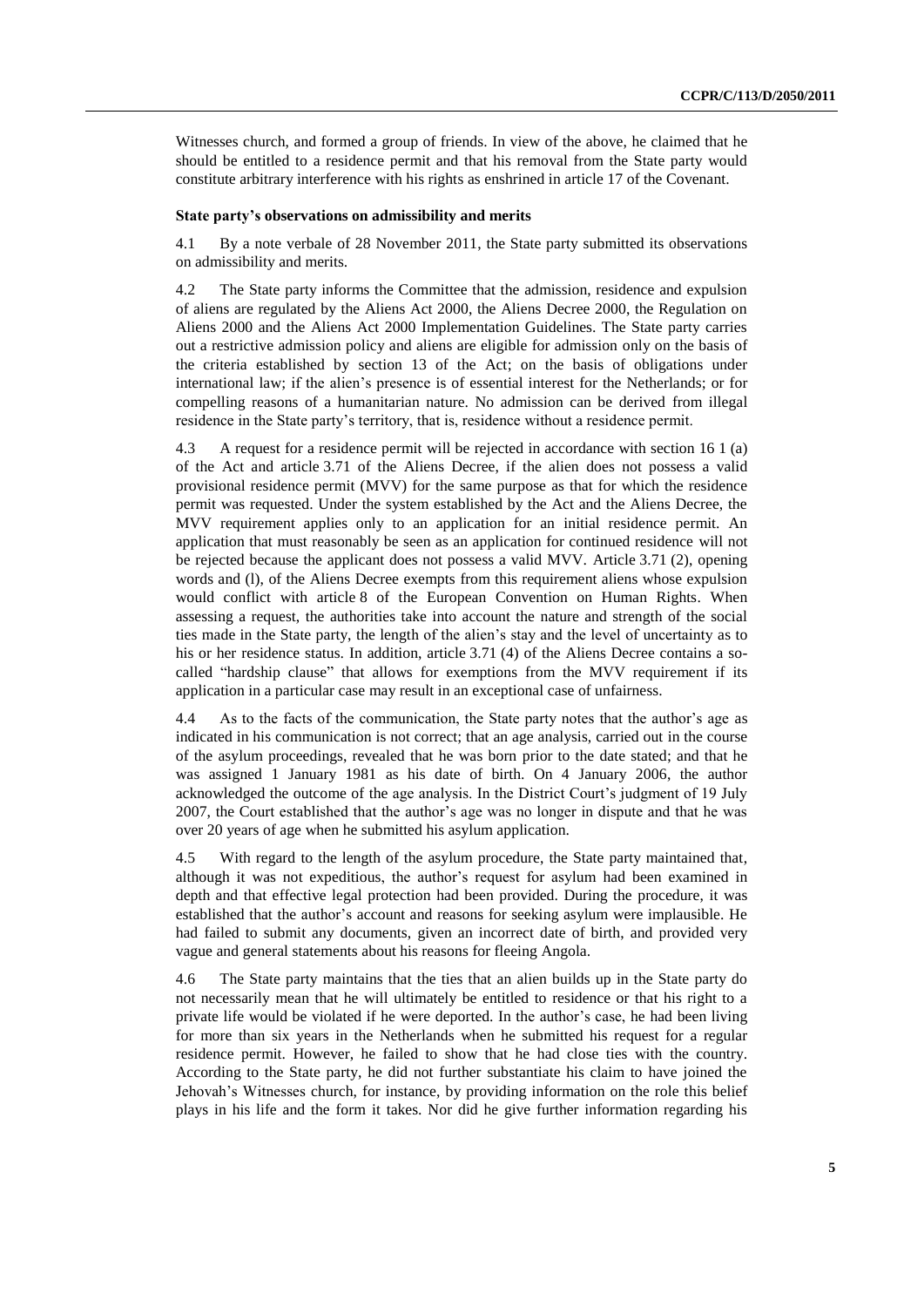football club membership. The author had studied electrical engineering for only 18 months and did not complete his studies.

4.7 The author has lived most of his life in his country of origin. His ties with Angola, where he was born, brought up and spent his formative years, are stronger than his ties with the Netherlands. The State party points out that he was 20 years old when he arrived in the Netherlands, that his mother tongue is Portuguese, and that there is no evidence that his ties with Angola have been broken. There is therefore no reason why the author would not be able to resume his life in his country of origin.

4.8 The State party points out finally that the author has never been issued a residence permit; and that the fact that the asylum decisions were overturned by the court does not mean that the author could reasonably expect to be granted residence on that basis.

### **Author's comments on the State party's observations**

5.1 On 6 February 2012, the author submitted his comments on the State party's observations and reiterated his allegations of a violation of his rights under article 17 of the Covenant.

5.2 The author holds that the State party's observations regarding his age and his acknowledgment thereof in the course of the domestic proceedings, on 4 January 2006, are correct. However, in later decisions the immigration authorities always mentioned 20 May 1985 as his date of birth. In view of the above, he claims that the State party cannot maintain before the Committee that he was older than 16 years when he entered its territory.

5.3 The author claims that the length of his stay in the Netherlands, seven years, is sufficient evidence that he has developed ties with the country, in particular since it results from the undue delay in the proceedings during which his asylum request was examined. The activities in which he has engaged in the State party are to be considered complementary evidence of his ties.

#### **Issues and proceedings before the Committee**

#### *Consideration of admissibility*

6.1 Before considering any claims contained in a communication, the Human Rights Committee must, in accordance with rule 93 of its rules of procedure, decide whether or not it is admissible under the Optional Protocol to the Covenant.

6.2 The Committee observes that, on 14 December 2009, the author lodged an application before the European Court of Human Rights. On 1 June 2010, the Court declared the application inadmissible since it was not submitted within the prescribed timelimit. Under article 5 (2) (a) of the Optional Protocol, however, the Committee is not precluded from examining the present communication, as the issue is no longer being examined by the Court. Accordingly, the Committee considers that it is not precluded from considering the present communication under article 5 (2) (a) of the Optional Protocol.

6.3 The Committee notes the author's allegations that he has developed personal and social ties in the State party during the six years that his request for asylum was pending before the immigration authorities, and that his removal to his country of origin would constitute a violation of his rights under article 17 of the Covenant. To illustrate his ties with the State party, the author refers mainly to the length of the asylum procedure, allegedly attributable to the State party. He notes in addition that during this period he studied electrical engineering, joined the Jehovah's Witnesses church, became a member of a football club and formed a group of friends. The Committee observes that the author's request for a temporary regular residence permit was rejected pursuant to section 16 (1) of